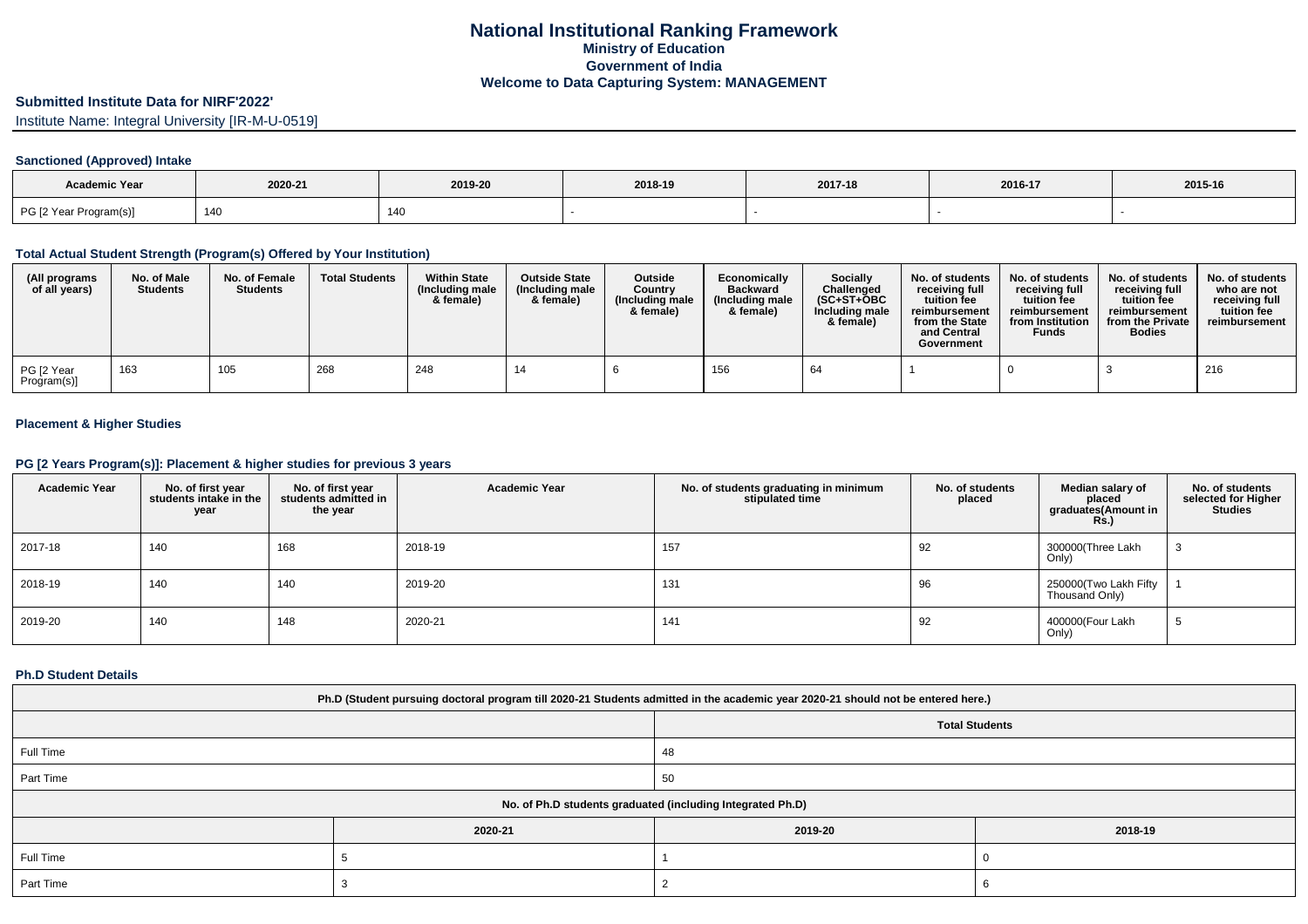#### **Financial Resources: Utilised Amount for the Capital expenditure for previous 3 years**

| <b>Academic Year</b>                                                                                                                                                           | 2020-21                                                                   | 2019-20                                                                              | 2018-19                                                                    |  |  |
|--------------------------------------------------------------------------------------------------------------------------------------------------------------------------------|---------------------------------------------------------------------------|--------------------------------------------------------------------------------------|----------------------------------------------------------------------------|--|--|
|                                                                                                                                                                                | <b>Utilised Amount</b>                                                    | <b>Utilised Amount</b>                                                               | <b>Utilised Amount</b>                                                     |  |  |
| Annual Capital Expenditure on Academic Activities and Resources (excluding expenditure on buildings)                                                                           |                                                                           |                                                                                      |                                                                            |  |  |
| Library (Books, Journals and e-Resources only)                                                                                                                                 | 511528 (Five Lakh Eleven Thousand Five Hundred and Twenty<br>Eighty Only) | 584861 (Five Lakh Eighty Four Thousand Eight Hundred and<br>Sixty One Only)          | 88466 (Eighty Eight Thousand Four Hundred and Sixty Six<br>Only)           |  |  |
| Expenditure on setting up/upgradation of laboratory                                                                                                                            | 0 (Zero)                                                                  | 0 (Zero)                                                                             | 0 (Zero)                                                                   |  |  |
| Other expenditure on creation of Capital Assets (For setting up<br>classrooms, seminar hall, conference hall, library excluding<br>expenditure on Land , Building, Roads etc.) | 4704360 (Forty Seven Lakh Four Thousand Three Hundred<br>and Sixty Only)  | 3848295 (Thirty Eight Lakh Forty Eight Thousand Two<br>Hundred and Ninety Five Only) | 3076511 (Thirty Lakh Seventy Six Thousand Five Hundred and<br>Eleven Only) |  |  |

### **Financial Resources: Utilised Amount for the Operational expenditure for previous 3 years**

| <b>Academic Year</b>                                                                                                                                                                            | 2020-21                                                                                      | 2019-20                                                                                          | 2018-19                                                                                     |  |  |
|-------------------------------------------------------------------------------------------------------------------------------------------------------------------------------------------------|----------------------------------------------------------------------------------------------|--------------------------------------------------------------------------------------------------|---------------------------------------------------------------------------------------------|--|--|
|                                                                                                                                                                                                 | <b>Utilised Amount</b>                                                                       | <b>Utilised Amount</b>                                                                           | <b>Utilised Amount</b>                                                                      |  |  |
| <b>Annual Operational Expenditure</b>                                                                                                                                                           |                                                                                              |                                                                                                  |                                                                                             |  |  |
| Salaries (Teaching and Non Teaching staff)                                                                                                                                                      | 37635420 (Three Crore Seventy Six Lakh Thirty Five<br>Thousand Four Hundred and Twenty Only) | 28545738 (Two Crore Eighty Five Lakh Forty Five Thousand<br>Seven Hundred Thirty and Eight Only) | 27117952 (Two Crore Seventy One Lakh Seventeen Thousand<br>Nine Hundred and Fifty Two Only) |  |  |
| Maintenance of Academic Infrastructure or consumables and<br>other running expenditures (excluding maintenance of hostels<br>and allied services, rent of the building, depreciation cost, etc) | 21043481 (Two Crore Ten Lakh Forty Three Thousand Four<br>Hundred and Eighty One Only)       | 18621486 (One Crore Eighty Six Lakh Twenty One Thousand<br>Four Hundred and Eighty Six Only)     | 16579080 (One Crore Sixty Five Lakh Seventy Nine Thousand<br>and Eighty Only)               |  |  |
| Seminars/Conferences/Workshops                                                                                                                                                                  | 68408 (Sixty Eight Thousand Four Hundred and Eight Only)                                     | 168021 (One Lakh Sixty Eight Thousand and Twenty One<br>Only)                                    | 113280 (One Lakh Thirteen Thousand Two Hundred and<br>Eighty Only)                          |  |  |

#### **Sponsored Research Details**

| <b>Financial Year</b>                    | 2020-21 | 2019-20 | 2018-19 |
|------------------------------------------|---------|---------|---------|
| Total no. of Sponsored Projects          |         |         |         |
| Total no. of Funding Agencies            |         |         |         |
| Total Amount Received (Amount in Rupees) |         |         |         |
| Amount Received in Words                 | Zero    | Zero    | Zero    |

## **Consultancy Project Details**

└

| <b>Financial Year</b>                    | 2020-21                               | 2019-20 | 2018-19 |
|------------------------------------------|---------------------------------------|---------|---------|
| Total no. of Consultancy Projects        |                                       |         |         |
| Total no. of Client Organizations        |                                       |         |         |
| Total Amount Received (Amount in Rupees) | 513000                                |         |         |
| Amount Received in Words                 | Five Lakhs and Thirteen Thousand only | Zero    | Zero    |

### **Executive Development Program/Management Development Programs**

| <b>Financial Year</b> | 2020-21 | 2019-20 | 2018-19 |
|-----------------------|---------|---------|---------|
|-----------------------|---------|---------|---------|